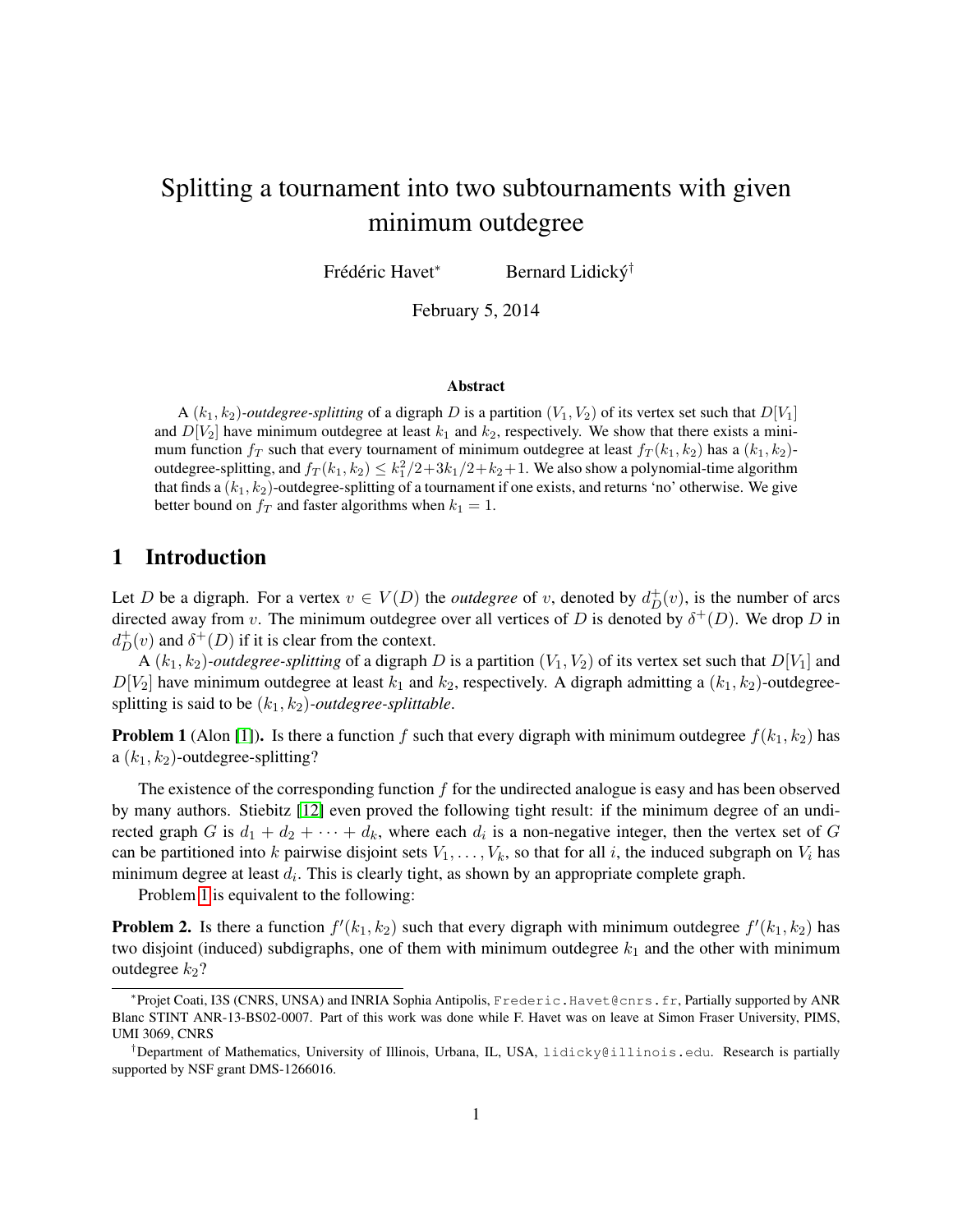This follows from the following proposition.

<span id="page-1-2"></span>**Proposition 3.** Let D be a digraph with minimum outdegree at least  $k_1 + k_2 - 1$ . If D contains two disjoint  $subdigraphs$   $D_1$  and  $D_2$  such that  $\delta^+(D_1) = k_1$  and  $\delta^+(D_2) = k_2$ , then  $D$  has a  $(k_1, k_2)$ -outdegree*splitting.*

*Proof.* Consider two disjoint digraphs  $D_1$  and  $D_2$  with  $\delta^+(D_1) = k_1$  and  $\delta^+(D_2) = k_2$  such that  $V(D_1) \cup V(D_2)$  $V(D_2)$  is maximum. Suppose for a contradiction that  $S = V(D) \setminus (V(D_1) \cup V(D_2))$  is not empty. Then every vertex  $s \in S$  has at most  $k_1 - 1$  outneighbours in  $D_1$  otherwise  $D_1 + s$  and  $D_2$  contradict the maximality of  $D_1$  and  $D_2$ . Hence every vertex of S has at least  $k_1 + k_2 - 1 - (k_1 - 1) = k_2$  outneighbours in  $D - D_1$ . It follows that  $D - D_1$  has minimum degree  $k_2$ . So  $D_1$  and  $D - D_1$  contradicts the maximality of  $D_1$  and  $D_2$ .  $\Box$ 

**Corollary 4.**  $f(k_1, k_2) \le \max\{f'(k_1, k_2), k_1 + k_2 - 1\}.$ 

This implies in particular that  $f(1,1) = f'(1,1) = 3$ . Indeed Thomassen [\[13\]](#page-14-1) showed that every digraph of minimum outdegree at least 3 has two disjoint cycles. (In this paper, paths and cycles are always directed.)

This is a special case of Bermond-Thomassen Conjecture [\[3\]](#page-13-1):

**Conjecture 5** (Bermond and Thomassen [\[3\]](#page-13-1)). *Every digraph with*  $\delta^+ \geq 2k - 1$  *contains* k *disjoint cycles.* 

Note that Alon [\[1\]](#page-13-0) proved that if  $\delta^+ \geq 64k$  there are k disjoint cycles.

A *tournament* is a digraph such that for every two distinct vertices u, v there is exactly one arc with ends  $\{u, v\}$  (so, either the arc uv or the arc vu but not both).

In this paper, we settle Problem [1](#page-0-0) for tournaments.

<span id="page-1-0"></span>**Theorem 6.** Every tournament of minimum outdegree at least  $k_1^2/2 + 3k_1/2 + k_2 + 1$  has a  $(k_1, k_2)$ *outdegree-splitting.*

To prove Theorem [6,](#page-1-0) we shall prove the following theorem.

<span id="page-1-1"></span>Theorem 7. *Every tournament with minimum outdegree at least* k *has a subtournament with minimum outdegree*  $k$  *and order at most*  $k^2/2 + 3k/2 + 1$ *.* 

We can then easily derive Theorem [6.](#page-1-0)

*Proof of Theorem* [6.](#page-1-0) Let T be a tournament of minimum outdegree at least  $k_1^2/2 + 3k_1/2 + k_2 + 1$ . By Theorem [7,](#page-1-1) there exists a subtournament  $T_1$  with minimum outdegree at least  $k_1$  and order at most  $k_1^2/2$  +  $3k_1/2 + 1$ . Let  $T_2 = T - T_1$ . Then  $\delta^+(T_2) \ge \delta^+(T) - |V(T_1)| \ge k_2$ . Hence  $(V(T_1), V(T_2))$  is a  $(k_1, k_2)$ -outdegree-splitting.  $\Box$ 

In fact, we prove a more general statement than Theorem [7](#page-1-1) (Theorem [17\)](#page-4-0). This enables us to prove the following generalization of Theorem [6.](#page-1-0)

<span id="page-1-3"></span>**Theorem 8.** Let  $m = \max\{k_1^2/2 + 3k_1/2 + k_2 + u_1 + 1, k_1 + u_2\}$ , let T be a tournament of minimum *outdegree at least* m *and let*  $U_1$  *and*  $U_2$  *be two disjoints subsets of*  $V(T)$  *of cardinality*  $u_1$  *and*  $u_2$  *respectively. Then there is a*  $(k_1, k_2)$ *-outdegree-splitting*  $(V_1, V_2)$  *of* T *such that*  $U_1 \subseteq V_1$  *and*  $U_2 \subseteq V_2$ *.* 

The bound of Theorem [6](#page-1-0) is certainly not tight. Theorem [6](#page-1-0) asserts that every tournament with minimum outdegree  $4$  has a  $(1, 1)$ -outdegree-splitting, but we know that having outdegree  $3$  is sufficient.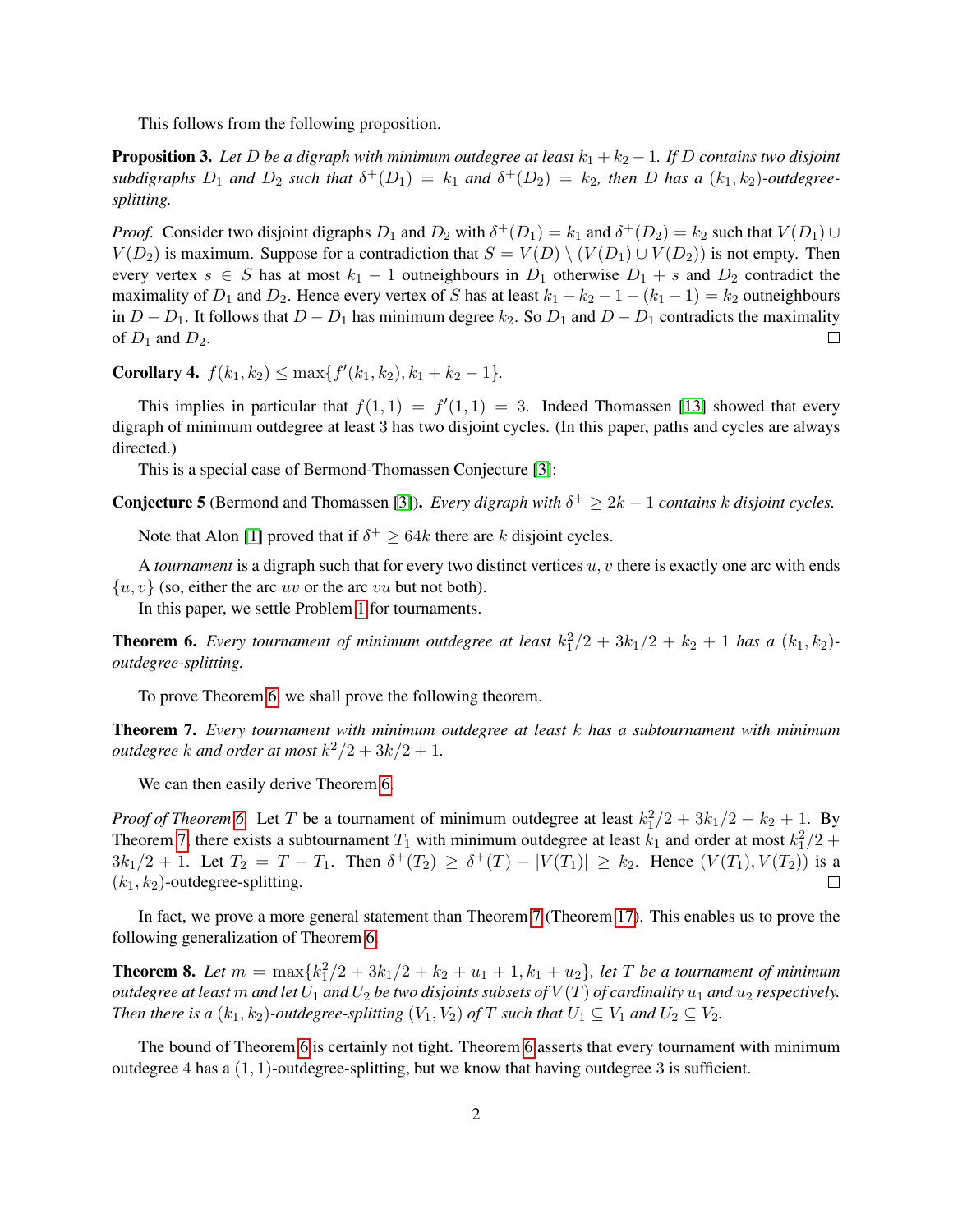**Problem 9.** What is the minimum integer  $f_T(k_1, k_2)$  such that every tournament with minimum outdegree at least  $f_T(k_1, k_2)$  has a  $(k_1, k_2)$ -outdegree-splitting?

Theorem [6](#page-1-0) implies that  $f_T(1, k) \leq k+3$ . We describe examples implying  $f_T(1, k) \geq k+2$ , and we conjecture that this lower bound is the exact value.

**Conjecture 10.** For any positive integer k,  $f_T(1, k) = k + 2$ .

In Section [4,](#page-6-0) we establish this conjecture for  $k \in \{2, 3, 4\}$ , that is, we prove  $f_T(1, 2) = 4$ ,  $f_T(1, 3) = 5$ , and  $f_T(1, 4) = 6$ .

Next we consider problems of deciding whether a digraph admits a  $(k_1, k_2)$  −outdegree-splitting. OUTDEGREE SPLITTING Input: A digraph D and two positive integers  $k_1$  and  $k_2$ . Question: Does D admit a  $(k_1, k_2)$ -outdegree-splitting?

Particular cases of this problem are when  $k_1$  and  $k_2$  are fixed integers and not part of the input. Hence for every fixed  $k_1, k_2$ , we have the following problem.

 $(k_1, k_2)$ -OUTDEGREE-SPLITTING Input: A digraph D. Question: Does D admit a  $(k_1, k_2)$ -outdegree-splitting?

<span id="page-2-0"></span>Theorem 11. (1, 1)-OUTDEGREE-SPLITTING *is polynomial-time solvable.*

*Proof.* Let us describe a polynomial-time algorithm solving  $(1, 1)$ -OUTDEGREE SPLITTING.

If the input digraph  $D$  has a vertex with outdegree 0, then the answer is 'no' because this vertex has outdegree 0 in any subdigraph of D containing it. Henceforth we may assume that  $\delta^+(D) \geq 1$ .

It is well-known that a digraph with outdegree at least 1 contains a cycle. Therefore, Proposition [3](#page-1-2) implies that a digraph with minimum outdegree at least 1 admits a  $(1, 1)$ -outdegree-splitting if and only if it contains two disjoint cycles. Thus it is enough to decide whether  $D$  contains two disjoint cycles.

But deciding whether a digraph contains two disjoint cycles can be done in polynomial time as shown by McCuaig [\[7\]](#page-14-2). (See also [\[9\]](#page-14-3).)  $\Box$ 

In Section [5,](#page-9-0) we consider the restriction of these problems to tournaments. TOURNAMENT OUTDEGREE-SPLITTING Input: A tournament T and two positive integers  $k_1$  and  $k_2$ . Question: Does T admit a  $(k_1, k_2)$ -outdegree-splitting?

TOURNAMENT  $(k_1, k_2)$ -OUTDEGREE-SPLITTING Input: A tournament T. Question: Does T admit a  $(k_1, k_2)$ -outdegree-splitting?

TOURNAMENT  $(1, 1)$ -OUTDEGREE-SPLITTING is a particular case of  $(1, 1)$ -OUTDEGREE-SPLITTING, and thus is polynomial-time solvable. In Theorem [31,](#page-9-1) we show that, more generally, for any  $k_1, k_2$ , TOUR-NAMENT  $(k_1, k_2)$ -OUTDEGREE-SPLITTING can be solved in  $O(n^{k^2/2+3k/2+3})$  time. We then describe a faster algorithm solving TOURNAMENT  $(1,k_2)$ -OUTDEGREE-SPLITTING. It runs in  $O(n^3)$  time for  $k_2 \geq 2$ and in  $O(n^2)$  time for  $k_2 = 1$ . In view of these results, it is natural to ask the following.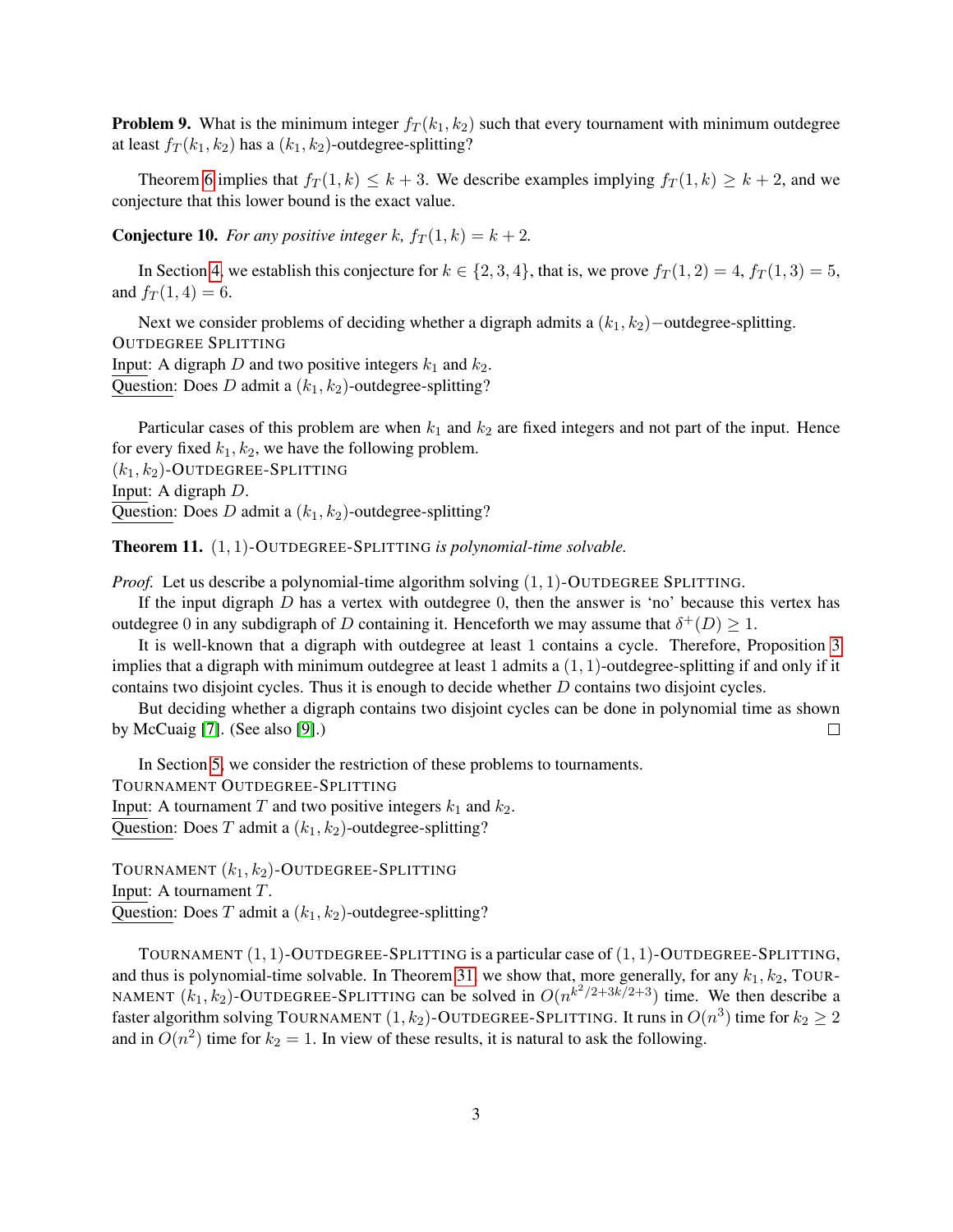**Problem 12.** Is TOURNAMENT OUTDEGREE-SPLITTING fixed-parameter tractable with  $(k_1, k_2)$  as a parameter? In other words, can we solve TOURNAMENT OUTDEGREE SPLITTING in  $F(k_1, k_2)P(n)$  time, where F is an arbitrary computable function and P is a polynomial in the order n of the input tournament?

Finally, in Section [6,](#page-12-0) we present some possible directions for further research.

# 2 Definitions and folklore on tournaments

The *score sequence* of a tournament T, denoted by  $s(T)$ , is the non-decreasing sequence of outdegrees of its vertices. Landau [\[6\]](#page-14-4) characterized the non-decreasing sequences of integers that are score sequences.

**Theorem 13** (Landau [\[6\]](#page-14-4)). A non-decreasing sequence of non-negative integers  $(s_1, s_2, \ldots, s_n)$  is a score *sequence if and only if :*

- *(i)*  $s_1 + s_2 + \cdots + s_i \geq {i \choose 2}$  $\binom{i}{2}$ , for  $i = 1, 2, \ldots, n - 1$ , and
- (*ii*)  $s_1 + s_2 + \cdots + s_n = {n \choose 2}$  $\binom{n}{2}$ .

Condition (ii) in the above theorem implies directly the following proposition.

<span id="page-3-0"></span>Proposition 14. *Every tournament of order* 2k *has minimum degree less than* k*.*

<span id="page-3-1"></span>**Corollary 15.**  $f_T(k_1, k_2) \geq k_1 + k_2 + 1$ .

*Proof.* Let T be a  $(k_1+k_2)$ -regular tournament of order  $2k_1+2k_2+1$ . In every bipartition  $(V_1, V_2)$  of  $V(T)$ , either  $|V_1| \leq 2k_1$  or  $|V_2| \leq 2k_2$ . Thus, by Proposition [14,](#page-3-0) either  $\delta^+(T[V_1]) < k_1$  or  $\delta^+(T[V_2]) < k_2$ .

An  $\ell$ -cycle is a cycle of length  $\ell$ . A tournament T is *transitive* if it contains no cycles. The score sequence of a transitive tournament of order n is  $(0, 1, \ldots, n - 1)$ .

We denote by  $tt_3(T)$  the number of transitive subtournaments of order 3 in T and by  $c_3(T)$  number of 3-cycles in T. Since a tournament of order 3 is either a transitive tournament or a 3-cycle, we have

$$
tt_3(T) + c_3(T) = \binom{|T|}{3}.
$$

Now if v is a vertex, the number of transitive subtournaments of order 3 with source v is  $\binom{d^+(v)}{2}$  $\binom{v}{2}$ . Hence

$$
tt_3(T) = \sum_{v \in V(T)} \binom{d^+(v)}{2}.
$$

A digraph D is *strongly connected* or *strong* if there is a path from u to v for every  $u, v \in V(D)$ . A digraph D is k-strong if  $D - X$  is strong for every  $X \subset V(D)$  where  $|X| \leq k - 1$ . A (strong) *component* of  $D$  is a strong subdigraph of  $D$  which is maximal by inclusion.

Let T be a tournament. Let  $T_1, T_2, \ldots, T_m$  be the components of T. Then  $(V(T_1), V(T_2), \ldots, V(T_m))$ is a partition of  $V(T)$  and without loss of generality, we may suppose that  $T_i \to T_j$  whenever  $i < j$ . In this case we say that  $T_1 \to T_2 \to \cdots \to T_m$  is the *decomposition* of T. Component  $T_1$  is said to be the *initial* component of  $T$  and  $T_m$  its *terminal* component.

A vertex is *pancyclic* in a digraph D if, for every  $3 \leq \ell \leq |D|$ , it is contained in an  $\ell$ -cycle. To contain a pancyclic vertex, a tournament must contain a hamiltonian cycle. Therefore, it must be strong according to Camion's theorem [\[4\]](#page-13-2). Moon [\[8\]](#page-14-5) showed that this condition is sufficient.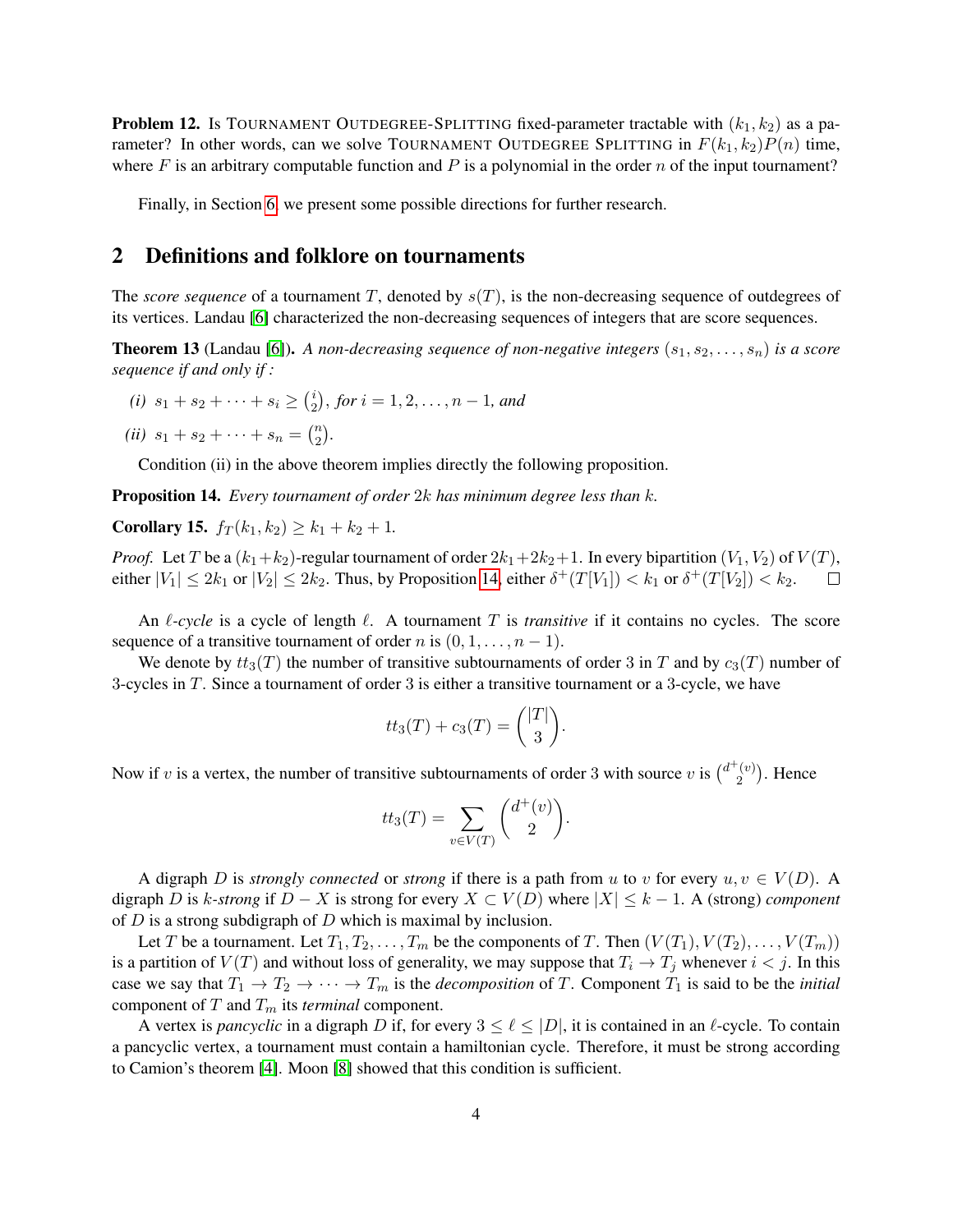<span id="page-4-1"></span>Theorem 16 (Moon [\[8\]](#page-14-5)). *Every vertex of a strong tournament is pancyclic.*

We sometimes use the results of this section without referring to them.

## 3 Small subtournament of minimum outdegree  $k$

We now prove Theorem [7.](#page-1-1) In fact, we prove a more general theorem whose particular case with  $U = \emptyset$  is Theorem [7.](#page-1-1)

<span id="page-4-0"></span>**Theorem 17.** Let T be a tournament with minimum outdegree at least k and  $U \subseteq V(T)$  be a subset of vertices. There is a subtournament  $T'$  of  $T$  with minimum outdegree  $k$  such that  $U \subseteq V(T')$  and  $|V(T')| \leq$  $|U| + k^2/2 + 3k/2 + 1.$ 

*Proof.* For every p, we prove the result for all sets U of size p by induction on  $|V(T)|$ , the result holding trivially if  $|V(T)| \leq p + k^2/2 + 3k/2 + 1$ .

Let T be a tournament of order at least  $p + k^2/2 + 3k/2 + 2$  with minimum outdegree at least k and U a set of p vertices of T. Let S be the set of vertices of degree k in T. There are  $k|S|$  arcs with their tail in S. Among them  $|S|(|S|-1)/2$  are in S and the remaining ones have their heads out of S. Hence  $|N^+(S)| \leq |S| + k|S| - |S|(|S|-1)/2$ . Now the polynomial  $P(x) = (k+3/2)x - x^2/2$  increases on  $[0, k + 3/2]$  and decreases on  $[k + 3/2, +\infty]$ . Moreover  $P(k + 1) = P(k + 2) = k^2/2 + 3k/2 + 1$ . Consequently,  $|N^+(S)| \leq k^2/2 + 3k/2 + 1$ .

Since  $|V(T)| \ge p + k^2/2 + 3k/2 + 2$ , there is a vertex v which is not in  $N^+(S) \cup U$ . Thus  $T - v$ has minimum outdegree at least k and by induction  $T - v$  (and thus also T) has a subtournament T' with minimum outdegree k such that  $U \subseteq V(T')$  and  $|V(T')| \leq |U| + k^2/2 + 3k/2 + 1$ .  $\Box$ 

The bound  $k^2/2 + 3k/2 + 1$  is Theorem [7](#page-1-1) is tight in the following sense.

**Proposition 18.** For every non-negative integer  $k$ , and for every  $n \geq k^2/2 + 3k/2 + 1$ , there is a tournament  $T(n, k)$  *of order n and a set*  $W \subset V(T)$  *of order*  $n - k^2/2 + 3k/2 + 1$  *such that for every*  $U \subset W$ *, every*  $\tilde{C}$  *subtournament*  $T'$  with minimum outdegree  $k$  such that  $U \subseteq V(T')$  has order at least  $|U| + k^2/2 + 3k/2 + 1$ .

*Proof.* Consider the disjoint union of a strong tournament S of order  $k + 1$  and a transitive tournament  $TT$ of order  $k(k+1)/2$ . Set  $V(S) = \{s_1, \ldots, s_{k+1}\}\$ . Partition  $V(TT)$  into  $k+1$  sets  $A_1, \ldots, A_{k+1}$  such that  $|A_i| = k - d_s^+$  $S^+(s_i)$ . This is possible since  $\sum_{i=1}^{k+1} d_S^+$  $S^+(s_i) = k(k+1)/2$ , so  $\sum_{i=1}^{k+1} (k - d_S^+)$  $S^+(s_i)) = |V(TT)|.$ Now for each *i*, add the arc  $s_i a$  for all  $a \in A_i$ , and all the arcs  $bs_i$  for all  $b \in V(TT) \setminus A_i$ . The resulting tournament R has order  $k^2/2 + 3k/2 + 1$  and minimum outdegree k.

Let  $R'$  be a subtournament of R with outdegree at least k.

It must contains a vertex of  $S$ , because all subtournaments of  $TT$  are transitive. But each element s of  $S$ has outdegree exactly k in R, so if  $s \in V(R')$ , then  $N_R^+$  $R_R^+(s) \subset V(R')$ . Since S is strong, it has a hamiltonian cycle by Camion's Theorem, and so  $V(S) \subset V(R')$ . But by construction, every vertex in R is dominated by a vertex in S, and thus must be in R'. Hence  $R = R'$ .

Set  $p = n - k^2/2 + 3k/2 + 1$ . Let  $T(n, k)$  be a tournament obtained from the disjoint union of R and the transitive tournament  $TT_p$  of order p by adding all arcs from  $TT_p$  towards R. Then, for any set  $U \subset V(TT_p)$ , every subtournament of  $T(n, k)$  with minimum outdegree k containing U must also contain  $V(R)$  and thus has order at least  $|U| + k^2/2 + 3k/2 + 1$ .  $\Box$ 

We can then easily derive Theorem [8](#page-1-3) from Theorem [17.](#page-4-0)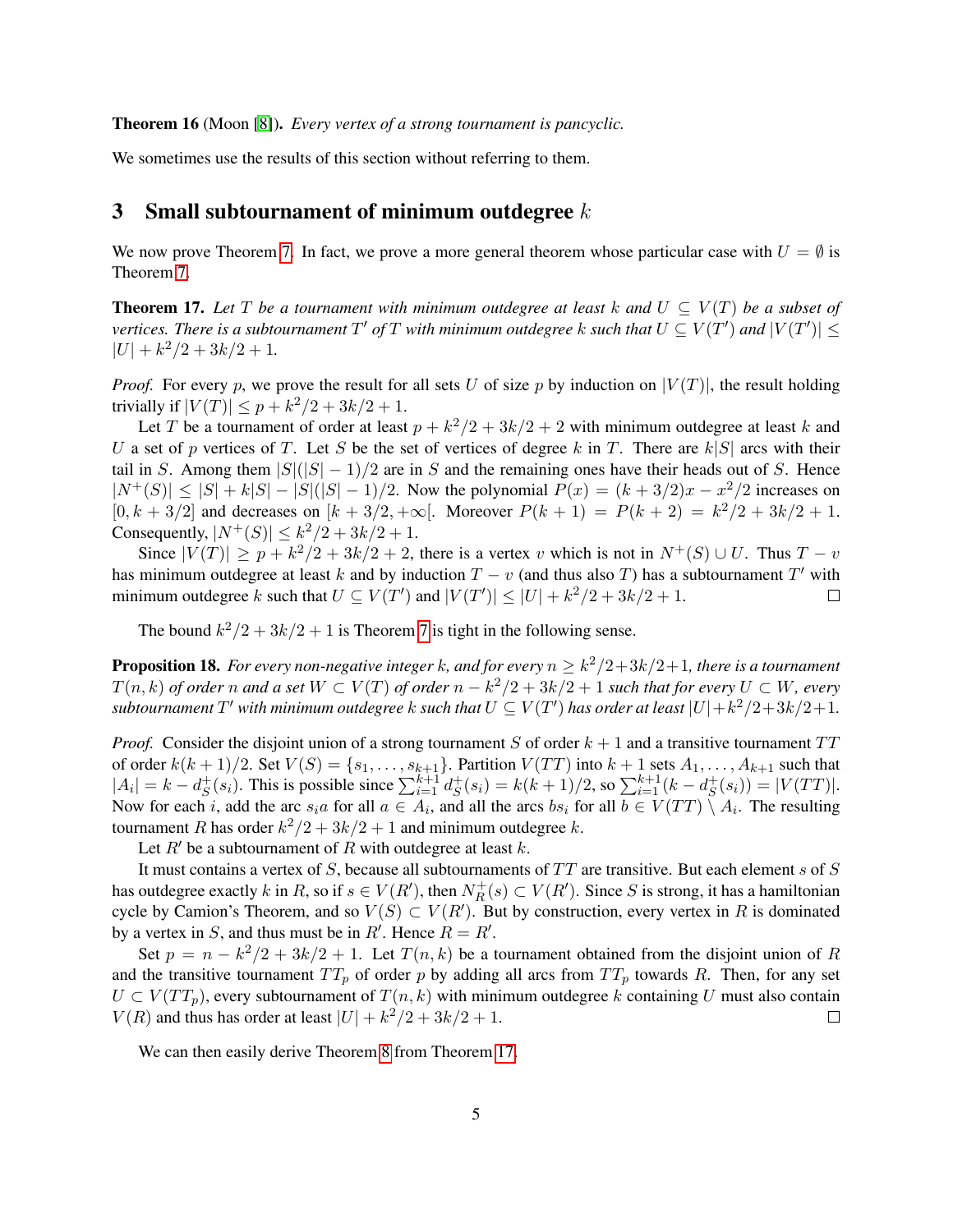*Proof of Theorem [8.](#page-1-3)* Let T be a tournament of minimum outdegree at least m. The tournament  $T - U_2$  has minimum outdegree at least  $k_1$  because  $|U_2| = u_2$ . Thus, by Theorem [17,](#page-4-0) there exists a subtournament  $T_1$ of T –  $U_2$  with minimum degree at least  $k_1$  and order at most  $k_1^2/2 + 3k_1/2 + u_1 + 1$  such that  $U_1 \subseteq V(T_1)$ . Set  $V_1 = V(T_1)$ ,  $T_2 = T - T_1$ , and  $V_2 = V(T_2)$ . By definition,  $U_1 \subseteq V_1$  and  $U_2 \subseteq V_2$ . Now  $\delta^+(T_2) \geq$  $\delta^+(T) - |V_1| \geq k_2$ . Hence  $(V(T_1), V(T_2))$  is a  $(k_1, k_2)$ -outdegree-splitting.  $\Box$ 

#### 3.1 Outdegree-critical tournaments

Theorem [7](#page-1-1) can be rephrased in terms of k-outdegree-critical tournament. A tournament T is said to be k*outdegree-critical* if it has minimum outdegree k and all its proper subtournaments have outdegree less than k. Theorem [7](#page-1-1) implies that all k-outdegree-critical tournaments have bounded size. Hence a natural problem is the following.

Problem 19. *Describe the* k*-outdegree-critical tournaments.*

The unique 1-outdegree-critical tournament is the 3-cycle. We now show that the 2-outdegree-critical tournaments are those depicted in Figure [1.](#page-5-0)

Theorem 20. *Every tournament with minimum outdegree* 2 *has a subtournament isomorphic to one of those depicted in Figure [1.](#page-5-0)*



<span id="page-5-0"></span>Figure 1: The 2-outdegree-critical tournaments.

*Proof.* By induction on  $|V(T)|$ , the result holding trivially when  $|V(T)| < 5$ .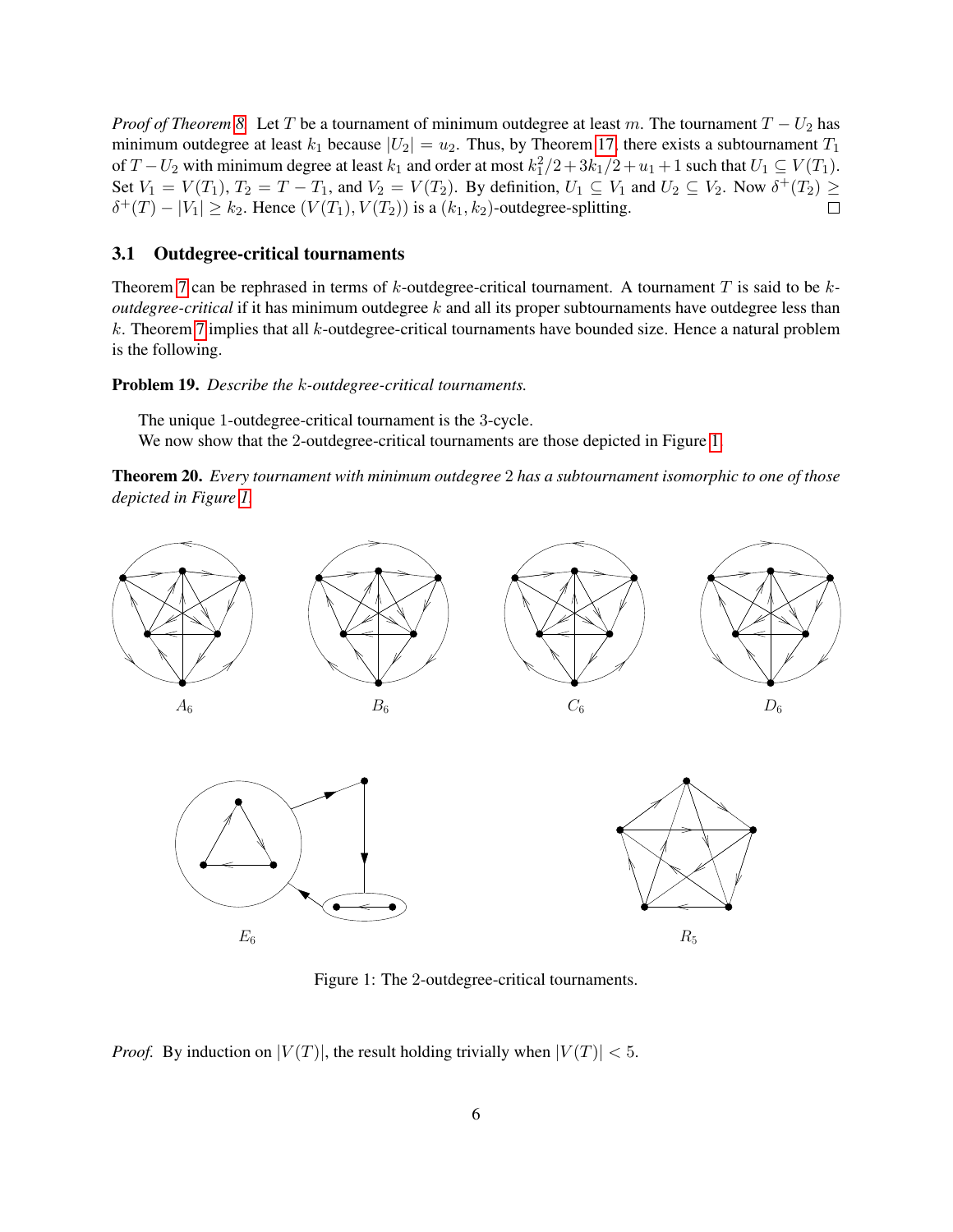Let T be a tournament of order at least 5 with minimum outdegree 2. Every vertex  $v$  has an inneighbour u such that  $d^+(u) = 2$ , for otherwise  $T - v$  has minimum outdegree at least 2 and by induction  $T - u$  (and thus also  $T$ ) has a subtournament with minimum outdegree 2 and with order 5 or 6.

Let S be the set of vertices of outdegree 2 in T. By the previous remark, S is not empty and  $T[S]$  has minimum indegree at least 1. Hence  $T[S]$  contains a 3-cycle  $C = (x_1, x_2, x_3)$ . For  $i = 1, 2, 3$ , let  $y_i$  be the outneighbour of  $x_i$  in  $V(T) \setminus \{x_1, x_2, x_3\}$ . If all  $y_i$  are distinct, then each  $y_i$  dominates  $\{x_1, x_2, x_3\} \setminus \{x_i\}$ , and so  $T[\{x_1, x_2, x_3, y_1, y_2, y_3\}]$  is one of the tournaments  $A_6$ ,  $B_6$ ,  $C_6$  and  $D_6$ . If  $y_1 = y_2 = y_3$ , let  $z_1$  and  $z_2$  be the two outneighbours of  $y_1$ . These two vertices dominate  $\{x_1, x_2, x_3\}$ , so  $T[\{x_1, x_2, x_3, y_1, z_1, z_2\}]$ is isomorphic to  $E_6$ . If  $y_1 = y_2 \neq y_3$ , then  $y_3$  dominates  $x_1$  and  $x_2$ , and  $y_1$  dominates  $x_3$ . If  $y_1$  dominates  $y_3$ , then  $T[\{x_1, x_2, x_3, y_1, y_3\}]$  is isomorphic to  $R_5$ . If  $y_1$  is dominated by  $y_3$ , let z be an outneighbour of  $y_1$ distinct from  $x_3$ . The vertex z dominates  $\{x_1, x_2\}$ , so  $T[\{x_1, x_2, x_3, y_1, y_3, z\}]$  is isomorphic to  $C_6$  or  $D_6$ .  $\Box$ 

#### <span id="page-6-0"></span>4  $(1, k)$ -outdegree-splitting of tournaments

# **4.1** Improved upper bound for  $f_T(1, k)$

A 3-cycle C in a tournament T is said to be k-good if  $\delta^+(T - C) \geq k$ . Clearly, if C is a k-good 3-cycle, then  $(V(C), V(T - C))$  is a  $(1, k)$ -splitting of T.

<span id="page-6-1"></span>**Lemma 21.** Let k be an integer and let T be a strong tournament with minimum outdegree at least  $k + 2$ . Let S be the set of vertices with outdegree  $k + 2$  in T. If T has no k-good 3-cycle, then the following hold.

- *(i) Every arc is dominated by a vertex in* S*.*
- *(ii) For every vertex v, the subtournament*  $T[N^-(v) \cap S]$  *has minimum indegree* 1 *and at least five vertices.*
- (*iii*)  $|V(T)| \leq \frac{1}{10}(k+7)(k+8)$ *.*

*Proof.* Suppose that T contains no k-good 3-cycle. A 3-cycle C in T is S-dominated if there is a vertex  $x \in S$  dominating C. Clearly, a 3-cycle in T is k-good if and only if it is not S-dominated. Hence all 3-cycles are S-dominated.

(i) Let uv be an arc. Since T is strong, there is a 3-cycle C containing u by Theorem [16.](#page-4-1) This cycle is dominated by a vertex  $s \in S$ . If s dominates v, then s dominates the arc uv. If not, then uvs is a 3-cycle. This cycle is dominated by a vertex in  $s'$  in  $S$ , which thus dominates  $uv$ .

(ii) Let v be a vertex of T. By (i), v is dominated by a vertex in S, so  $N^-(v) \cap S$  is not empty. For any vertex  $s \in N^-(v) \cap S$ , the arc sv is dominated by a vertex  $s' \in S$ , which is distinct from s. Hence  $T[N^-(v) \cap S]$  has indegree at least 1 and thus contains a 3-cycle s<sub>1</sub>s<sub>2</sub>s<sub>3</sub>. This 3-cycle is dominated by a vertex  $s \in S$ .

Assume fist  $s \to v$ . By (i) the arc sv is dominated by a vertex s' of S. Clearly  $s' \notin \{s_1, s_2, s_3\}$ , because dominates  $s_1s_2s_3$ . Hence  $s_1, s_2, s_3, s, s'$  are five vertices in  $N^-(v) \cap S$ .

Assume now that  $v \to s$ . Then  $ss_1v$  is a 3-cycle which is dominated by a vertex s'. This vertex is in  $N^-(v) \cap S$  and is distinct from  $s_2, s_3$  because it dominates s. Furthermore, by (i) there is a vertex t of S dominating s'v. If  $t \notin \{s_1, s_2, s_3\}$ , then  $s_1, s_2, s_3, s'$ , t are five vertices in  $N^-(v) \cap S$ . So we may assume that  $t \in \{s_1, s_2, s_3\}$  and, without loss of generality,  $t = s_2$ . Now, there is a vertex s'' dominating the 3-cycle  $ss_2v$ . This vertex is distinct from  $s_1, s_3$  because it dominates s, and is distinct from s' because it dominates s<sub>2</sub>. Hence,  $s_1, s_2, s_3, s', s''$  are five vertices in  $N^-(v) \cap S$ .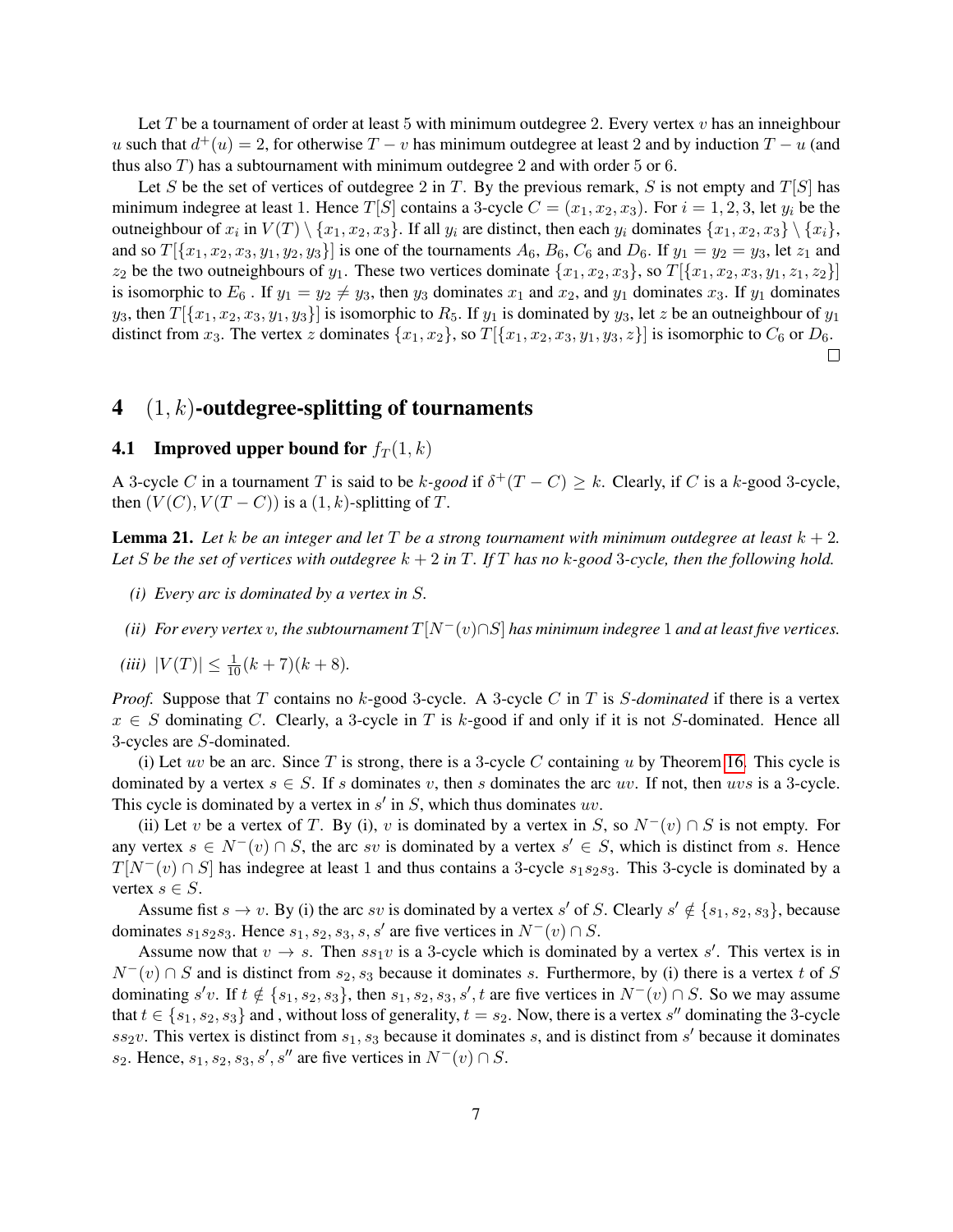(iii) By (ii), every vertex has at least four inneighbours in  $S$ . Thus

$$
|V(T)| = |N^+(S)| \le |S| + \frac{1}{5} \left( (k+2)|S| - \binom{|S|}{2} \right).
$$

But the polynomial  $Q(x) = x + \frac{1}{5}$  $\frac{1}{5}((k+2)x - \binom{x}{2})$  $\binom{x}{2}$  =  $\frac{1}{10}x(2k+15-x)$  increases on  $[0, k+15/2]$  and decreases on  $[k+15/2, +\infty[$  and  $\hat{Q}(k+7) = \hat{Q}(k+8) = \frac{1}{10}(k+7)(k+8)$ . Consequently,  $|V(T)| \le$  $\frac{1}{10}(k+7)(k+8).$  $\Box$ 

<span id="page-7-0"></span>**Theorem 22.** Let k be an integer in  $\{1, 2, 3, 4\}$ . If T is a tournament with minimum outdegree at least  $k+2$ , *then* T *contains a* k*-good* 3*-cycle.*

*Proof.* It is sufficient to prove the result for strong tournaments. Indeed if T is not strong, then its terminal component T' has also outdegree at least  $k + 2$ . Moreover, every 3-cycle that is k-good in T' is also k-good in T.

Henceforth, we may assume that T is strong. Let S be the set of vertices with outdegree  $k + 2$  in T.

- Assume  $k \in \{1,2\}$ . Then every vertex of S has outdegree at most 4 in  $T[S]$ , so  $T[S]$  has a vertex with indegree at most 4. Thus, by Lemma  $21$ -(ii),  $T$  has a 1-good 3-cycle.
- Assume  $k = 3$ . Since  $\delta^+(T) \geq 5$ , then  $|V(T)| \geq 11$ . By Lemma [21-](#page-6-1)(iii), we have the result if  $|V(T)| > 11$ . Henceforth we may assume  $|V(T)| = 11$ , so T is 5-regular. Hence  $tt_3(T) =$  $\sum_{v \in V(T)} \binom{5}{2}$  $\binom{5}{2} = 110$ . Thus  $c_3(T) = \binom{11}{3}$  $\binom{11}{3}$  – 110 = 55. Now a tournament of order 5 contains at most five 3-cycles, and it contains exactly five if and only if it is  $R_5$  the 2-regular tournament on 5-vertices. If all the 3-cycles are dominated, the outneighbourhood of every vertex induces an  $R_5$ . But then a vertex u dominates at most two inneighbours of any other vertex v. Now if T had no k-good 3-cycles, then by Lemma [21-](#page-6-1)(ii), for every vertex v the subtournament  $T[N^-(v)]$  would have a 3-cycle, which cannot be dominated and thus is  $k$ -good, a contradiction.
- Assume  $k = 4$ . Since  $\delta^+(T) \geq 6$ , then  $|V(T)| \geq 13$ . By Lemma [21-](#page-6-1)(iii), we have the result if  $|V(T)| > 13$ . Henceforth we may assume  $|V(T)| = 13$ , so T is 6-regular. It is possible to test all 6-regular graphs on 13 vertices using a simple computer program and verify that each of them has at least one good 3-cycle.

 $\Box$ 

<span id="page-7-2"></span>**Corollary 23.** *For*  $k \in \{1, 2, 3, 4\}$ ,  $f_T(1, 2) = k + 2$ .

*Proof.* Let  $k \in \{1, 2, 3, 4\}$ . Theorem [22](#page-7-0) implies  $f_T(1, k) \leq k + 2$  and Corollary [15](#page-3-1) yields  $f_T(1, k) \geq$  $k+2$ .  $\Box$ 

We believe that Theorem [22](#page-7-0) can be extended to all values of  $k$ .

<span id="page-7-1"></span>**Conjecture 24.** Let k be a positive integer. If T is a tournament with minimum outdegree at least  $k + 2$ , *then* T *contains a* k*-good* 3*-cycle.*

A first step to prove this conjecture is the following.

Conjecture 25. *Let* k *be a positive integer. If* T *is a* (k + 2)*-regular tournament, then* T *contains a* k*-good* 3*-cycle.*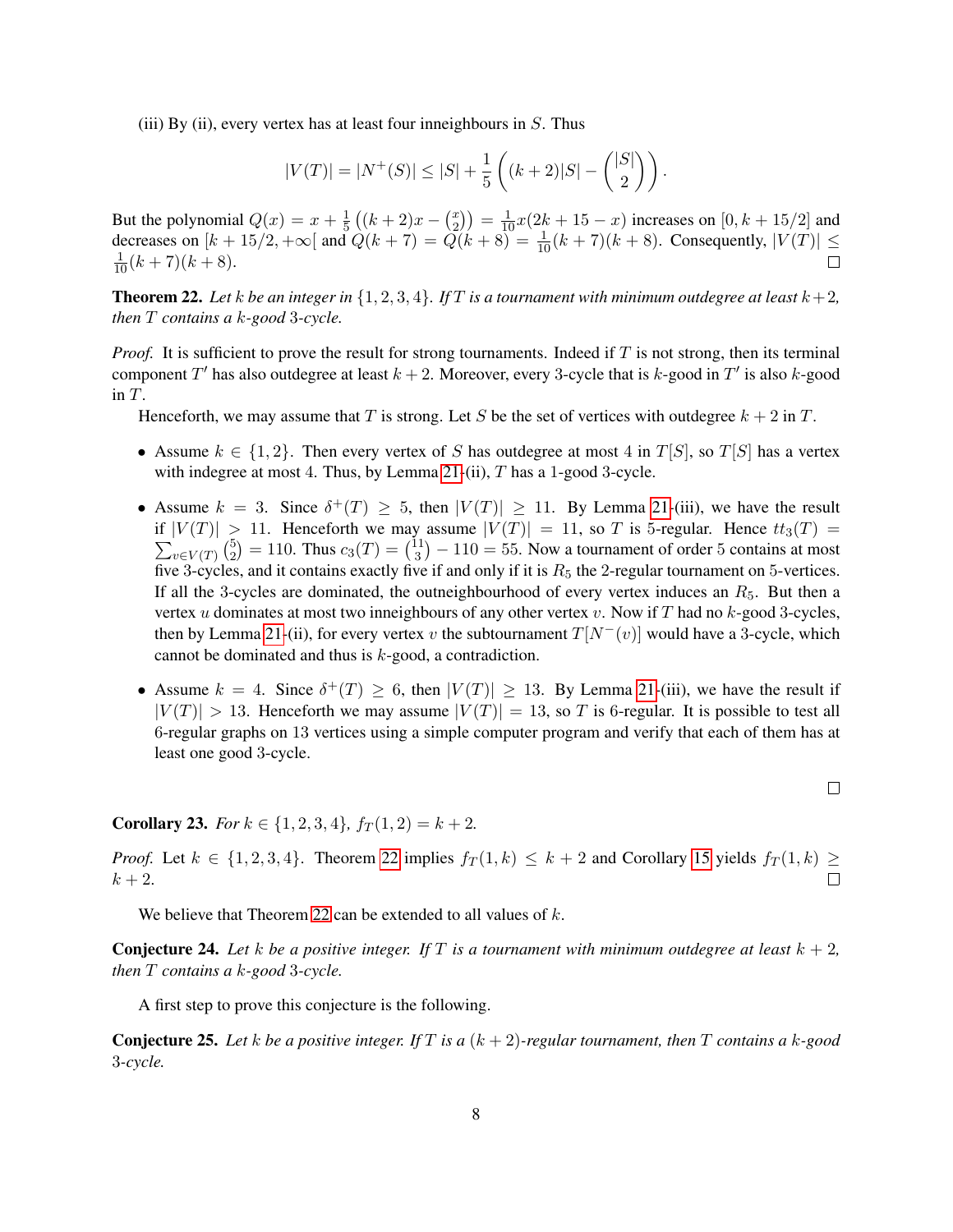If true Conjecture [24](#page-7-1) would be best possible.

<span id="page-8-1"></span>**Proposition 26.** Let k be a positive integer. For any  $n \geq 3k + 3$ , there is a tournament of order n with *minimum outdegree*  $k + 1$  *that does not admit any*  $(1, k)$ *-outdegree-splitting.* 

*Proof.* Let  $n \geq 3k + 3$ . Let T be a tournament of order n whose vertex set can be partitioned into  $(X_1, X_2, \{x\})$  such that  $X_1 \to X_2, X_2 \to x, x \to X_1, T[X_1]$  is a transitive tournament of order  $n-2k-2$ , and  $T[X_2]$  is a k-regular tournament.

Clearly,  $\delta^+(T) = k + 1$ . Let us now prove that T has no  $(1, k)$ -outdegree-splitting.

Suppose for a contradiction that T admits a  $(1, k)$ -outdegree-splitting  $(V_1, V_2)$ . The set  $V_2$  must contain a vertex in  $X_2$  because  $T[X_1 \cup \{x\}]$  is transitive. The subtournament  $T[V_1]$  contains a 3-cycle C. This cycle either contains x or is contained in  $C_1$ .

- If C contains x, then  $C = xx_1x_2$  with  $x_1 \in X_1$  and  $x_2 \in X_2$ . But  $T[X_2]$  is k-regular, so it is strong. Thus there is a vertex u of  $V_2 \cap X_2$  dominating a vertex in  $V_1 \cap X_2$ . Thus u has outdegree at most  $k-1$  in  $T[V_2]$ , a contradiction.
- If C is contained in  $C_1$ , then  $|V_2 \cap X_2| \leq 2k 2$ . Therefore  $T[V_2 \cap X_2]$  has a vertex u with outdegree less than  $k - 1$ . This vertex u has outdegree less than k in  $T[V_2]$ , a contradiction.

 $\Box$ 

#### <span id="page-8-2"></span>**4.2** Existence of  $k$ -good 3-cycles

A result of Song [\[11\]](#page-14-6) states that every 2-strong tournament of order at least 6 can be split into a 3-cycle and a strong subtournament unless it is  $P_7$ , the Paley tournament of order 7. Since  $P_7$  is 3-regular, it has a 1-good 3-cycle by Theorem [22.](#page-7-0) Therefore we obtain the following.

Theorem 27. *Every* 2*-strong tournament of order at least* 6 *has a* 1*-good* 3*-cycle and thus admits a* (1, 1) *outdegree-splitting.*

In fact, having a 1-good 3-cycle is equivalent to having a  $(1, 1)$ -outdegree-splitting.

<span id="page-8-0"></span>Proposition 28. *Let* T *be a tournament. Then* T *has a* (1, 1)*-outdegree-splitting if and only if it has a* 1*-good* 3*-cycle* C*.*

*Proof.* As we already observed, if C is a 1-good 3-cycle, then T has a  $(1, 1)$ -outdegree-splitting.

Conversely, suppose that  $T$  admits a  $(1,1)$ -outdegree-splitting  $(V_1,V_2)$ . Then for  $i=1,2,T[V_i]$  contains a 3-cycle  $C_i$ . Let  $S_2$  be the largest set such that  $V_2 \subseteq S_2 \subseteq V(T - C_1)$  and  $\delta^+(T[S_2]) \geq 1$ . If  $S_2 =$  $V(T - C_1)$ , then  $C_1$  is k-good. If not, then let  $R = V(T - C_1) \setminus S_2$ . By definition,  $S_2 \to R$ . Thus  $\delta^+(T - C_2) \geq 1$ , and  $C_2$  is k-good.  $\Box$ 

Unfortunately, Proposition [28](#page-8-0) cannot be generalized for larger value of  $k$  in the sense that there are tournaments with a  $(1, k)$ -splitting and no k-good 3-cycles. Furthermore, there are such tournaments with minimum outdegree  $k+1$ ; this shows that the condition of having minimum outdegree  $k+2$  in Conjecture [24](#page-7-1) is best possible.

**Proposition 29.** Let k be an integer greater than 1. There exists a tournament of order at  $3k + 3$  with *minimum outdegree*  $k + 1$  *such that*  $T$  *has a*  $(1, k)$ *-splitting but no*  $k$ *-good* 3*-cycles.*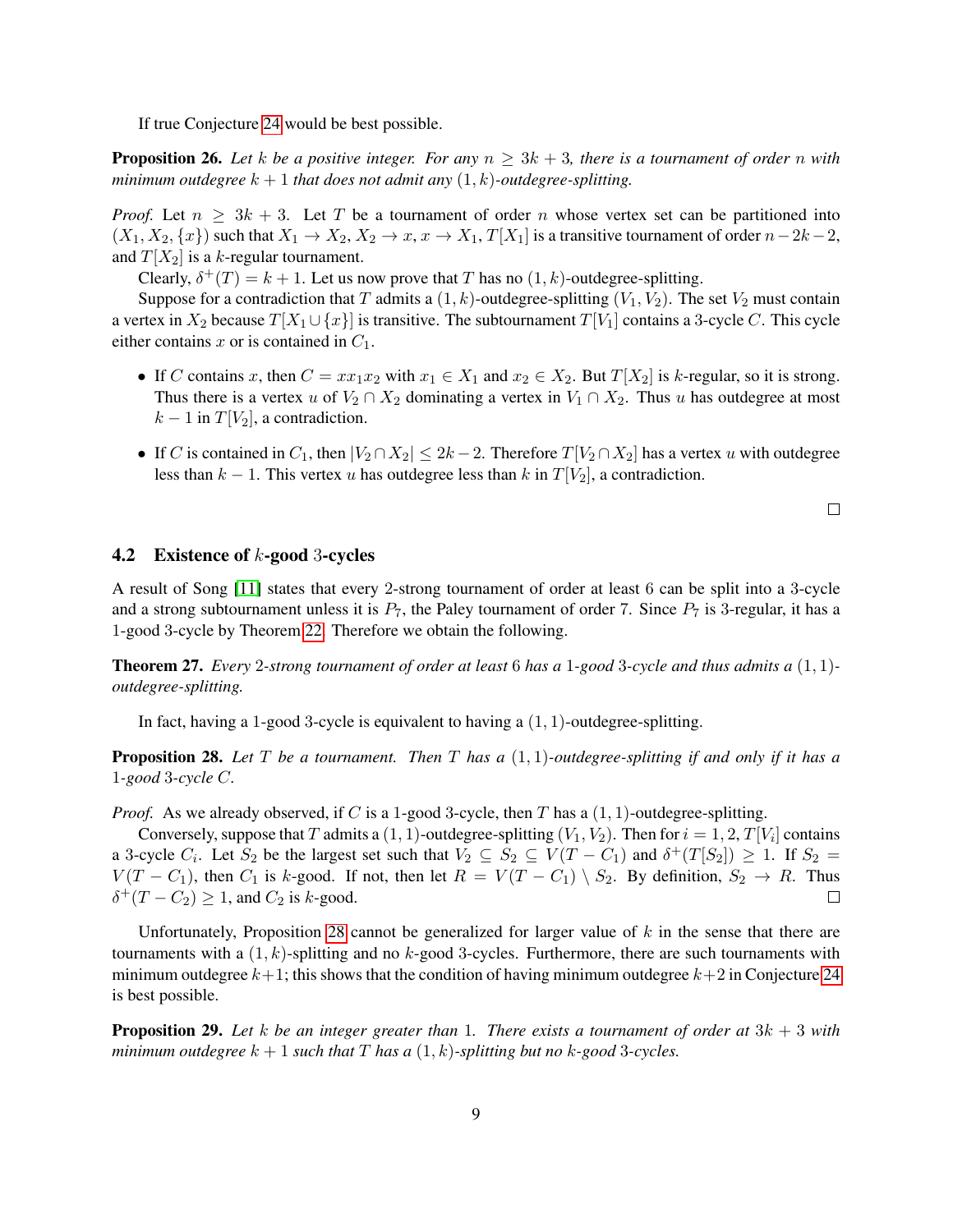*Proof.* Let T be a tournament whose vertex set can be partitioned into  $(X_1, X_2, X_3, \{x\})$  such that  $X_1 \rightarrow$  $X_2, X_1 \cup X_2 \to X_3, X_3 \to x, x \to X_1 \cup X_2, T[X_1]$  is a transitive tournament of order  $k-2$ , and  $T[X_2]$ is a 3-cycle and  $T[X_3]$  is a k-regular tournament.

Clearly,  $(X_1 \cup X_2 \cup \{x\}, X_3)$  is a  $(1, k)$ -splitting of T.

Let us now prove that no 3-cycle is k-good. There are three kinds of 3-cycles:  $T[X_2]$ , 3-cycles contained in  $T[X_3]$ , and 3-cycles of the form  $xyz$  with  $y \in X_1 \cup X_2$  and  $z \in X_3$ .

- $T[X_2]$  is not k-good, because x has outdegree less than k in  $T X_2$ .
- If C is a 3-cycle in  $T[X_3]$ , then  $T[X_3] C$  has at most  $2k 2$  vertices and thus contains a vertex v of outdegree less than  $k - 1$ . Therefore v has outdegree less than k in  $T - C$ . So C is not k-good.
- If C is a 3-cycle of the form  $xyz$  with  $y \in X_1 \cup X_2$  and  $z \in X_3$ , then every inneighbour v of z in  $T[X_3]$  has outdegree less than k in  $T - C$ . So C is not k-good.

 $\Box$ 

**Problem 30.** For any fixed  $k \geq 2$ , are there infinitely many strong tournaments with minimum outdegree  $k + 1$  *that have a*  $(1, k)$ -splitting but no k-good 3-cycles ?

## <span id="page-9-0"></span>5 Finding outdegree splittings in tournaments

<span id="page-9-1"></span>**Theorem 31.** For every positive integers  $k_1$  and  $k_2$ , TOURNAMENT  $(k_1, k_2)$ -OUTDEGREE-SPLITTING is *polynomial-time solvable.*

*Proof.* Let  $g(k) = k^2/2 + 3k/2 + 1$ . Let T be a tournament of order n. If T has a  $(k_1, k_2)$ -outdegree-splitting  $(V_1, V_2)$ , then  $V_1$  contains a subset  $S_1$  of size at most  $g(k_1)$  such that  $\delta^+(T[S_1]) \geq k_1$ .

The algorithm considers all subsets  $S_1$  of order at most  $g(k_1)$ . For each of them, we first check if  $\delta^+(T[S_1]) \geq k_1$ . If no, we proceed to the next subtournament. If yes, we check if there is a  $(k_1, k_2)$ outdegree-splitting  $(V_1, V_2)$  such that  $S_1 \subseteq V_1$  using a procedure extend( $S_1$ ). If this procedure, returns 'yes', then we also return 'yes'. If not we proceed to the next subtournament.

The procedure  $ext{end}(S_1)$  proceeds as follows. If  $S_1 = V(T)$ , return 'no'. If  $T - S_1$  has minimum outdegree at least  $k_2$ , we return  $(S_1, V(T) \setminus S_1)$ . Otherwise, pick a vertex x of  $V(T) \setminus S_1$  having outdegree less than  $k_2$  in  $T - S_1$  and return extend( $S_1 \cup \{x\}$ ).

The procedure extend runs in  $O(n^2)$ -time. (We only need to make  $O(n)$  updates on the score sequence). At worse, we run it for each subset  $S_1$  of size at most  $g(k_1)$ . There are  $O(n^{g(k_1)})$  such subsets. Hence the algorithm runs in  $O(n^{g(k_1)+2})$  time.  $\Box$ 

The running time of the algorithm given in the proof of Theorem [31](#page-9-1) is certainly not optimal. When  $k_1 = 1$ , running time is  $O(n^5)$ . We now give a faster algorithm, that runs in  $O(n^3)$  time for  $k_1 = 1$ and  $k_2 \ge 2$  and in  $O(n^2)$  time for  $k_1 = k_2 = 1$ . This algorithm is also faster that the one described in Theorem [11.](#page-2-0)

The key ingredients are the following three statements. The first one is an immediate extension of Proposition [3](#page-1-2) with an identical proof, which translates into a  $O(n^2)$ -time algorithm.

<span id="page-9-2"></span>**Proposition 32.** Let D be a digraph of order n. If D contains two disjoint digraphs  $D_1$ ,  $D_2$  such that  $\delta^+(D_i) = k_i$  for  $i = 1, 2$  and  $d^+(D_i) \geq k_1 + k_2 - 1$  for all  $v \in V(D - (D_1 \cup D_2))$ , then D admits a  $(k_1, k_2)$ -outdegree-splitting. Moreover such a  $(k_1, k_2)$ -outdegree-splitting can be found in  $O(n^2)$  time.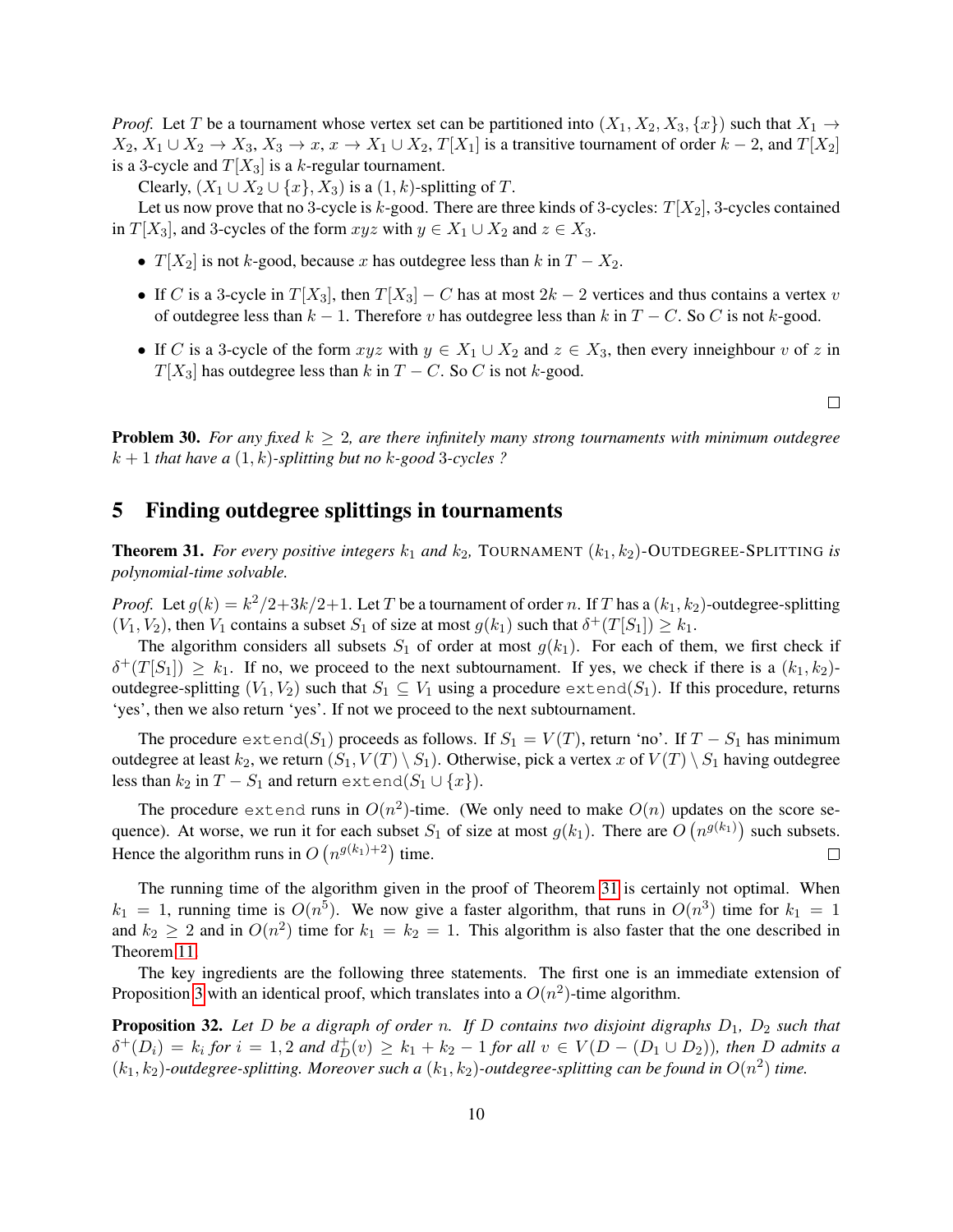The second one is an algorithmic version of Theorem [17.](#page-4-0)

<span id="page-10-1"></span>**Proposition 33.** Let T be a tournament with minimum outdegree at least k. One can find in  $O(n^3)$  time a *subtournament*  $T'$  *of*  $T$  *with minimum outdegree*  $k$  *such that*  $|V(T')| \leq k^2/2 + 3k/2 + 1$ *.* 

*Proof.* By the proof of Theorem [17,](#page-4-0) if  $|V(T)| > k^2/2 + 3k/2 + 1$ , then it contains a vertex x such that  $T - x$  has minimum outdegree at least k. Such a vertex can be found in  $O(n^2)$  time, by finding the set S of vertices with outdegree k, and taking x not in  $S \cup N^+(S)$ . We then recursively apply the procedure to  $T-x$ . As we reduce the order of the tournament at most n times, we find the desired subtournament T' in  $O(n^3)$  time.  $\Box$ 

<span id="page-10-0"></span>**Lemma 34.** Let T be a tournament and v a vertex of T. If T has a  $(1, k)$ -outdegree-splitting  $(V_1, V_2)$  with  $v_1 \in V_1$ , then there is a 3-cycle  $C_1$  in  $T[V_1]$  such that  $v \in V(C_1)$  or  $V(C_1) \subseteq N^+(v)$ .

*Proof.* Let  $N_1 = N^+(v) \cap V_1$ . If  $T[N_1]$  has a cycle, then it is the desired 3-cycle. Otherwise,  $T[N_1]$  is a transitive tournament. Now the sink w of  $T[N_1]$  has an outneighbour u in  $T[V_1]$ , which is necessarily an inneighbour of v, by definition of  $N_1$ . Therefore uvw is the desired 3-cycle.  $\Box$ 

**Theorem 35.** (i) TOURNAMENT  $(1, 1)$ -OUTDEGREE-SPLITTING *can be solved in*  $O(n^2)$  *time*;

*(ii) for all*  $k \geq 2$ , TOURNAMENT  $(1, k)$ -OUTDEGREE-SPLITTING *can be solved in*  $O(n^3)$  *time.* 

*Proof.* (i) Let us describe a procedure  $(1, 1)$  -split(T) that given a tournament T returns 'yes' if it admits a (1, 1)-outdegree-splitting, and returns 'no', otherwise.

- 0. We first compute the outdegree of every vertex and we determine  $\delta^+(T)$ . This can be done in  $O(n^2)$ time.
- 1. If  $\delta^+(T) = 0$ , then the tournament T has no  $(1, 1)$ -outdegree-splitting, and we return 'no'.
- 2. If  $\delta^+(T) \geq 3$ , the answer is 'yes', by Corollary [23.](#page-7-2)
- 3. If  $\delta^+(T) \in \{1,2,\}$ , let v be a vertex of degree 1 or 2 in T. Without loss of generality, one may look for a (1, 1)-outdegree-splitting  $(V_1, V_2)$  of T such that  $v \in V_1$ . For every  $w \in N^+(v)$  and  $u \in N^+(w) \setminus N^+(v)$ , we check whether  $T - \{u, v, w\}$  contains a 3-cycle. If yes for at least one choice of  $\{u, v, w\}$ , the answer is 'yes' by Proposition [3](#page-1-2) since  $\delta^+(T) \geq k$ . If not, then return 'no'. This is valid by Lemma [34.](#page-10-0)

Given its score sequence, checking if a tournament of order n contains a 3-cycle can be done in  $O(n)$ by checking whether the score sequence is distinct from  $(0, 1, 2, \ldots, n - 1)$ , the score sequence of the transitive tournament. Since the score sequence of  $T - \{u, v, w\}$  can be obtained in linear time from the list of outdegrees of T, checking if  $T - \{u, v, w\}$  contains a cycle can be done in  $O(n)$  time.

Now since v has degree at most 2, the procedure considers at most  $2(n - 1)$  subtournaments T −  $\{u, v, w\}$ . Therefore  $(1, 1)$ -split runs in  $O(n^2)$  time.

(ii) Let us describe a procedure  $(1, k)$ -split $(T)$  that given a tournament T returns 'yes' if T if it admits a  $(1, k)$ -outdegree-splitting, and return 'no', otherwise.

0. We first compute the outdegree of every vertex and we determine  $\delta^+(T)$ . This can be done in  $O(n^2)$ time.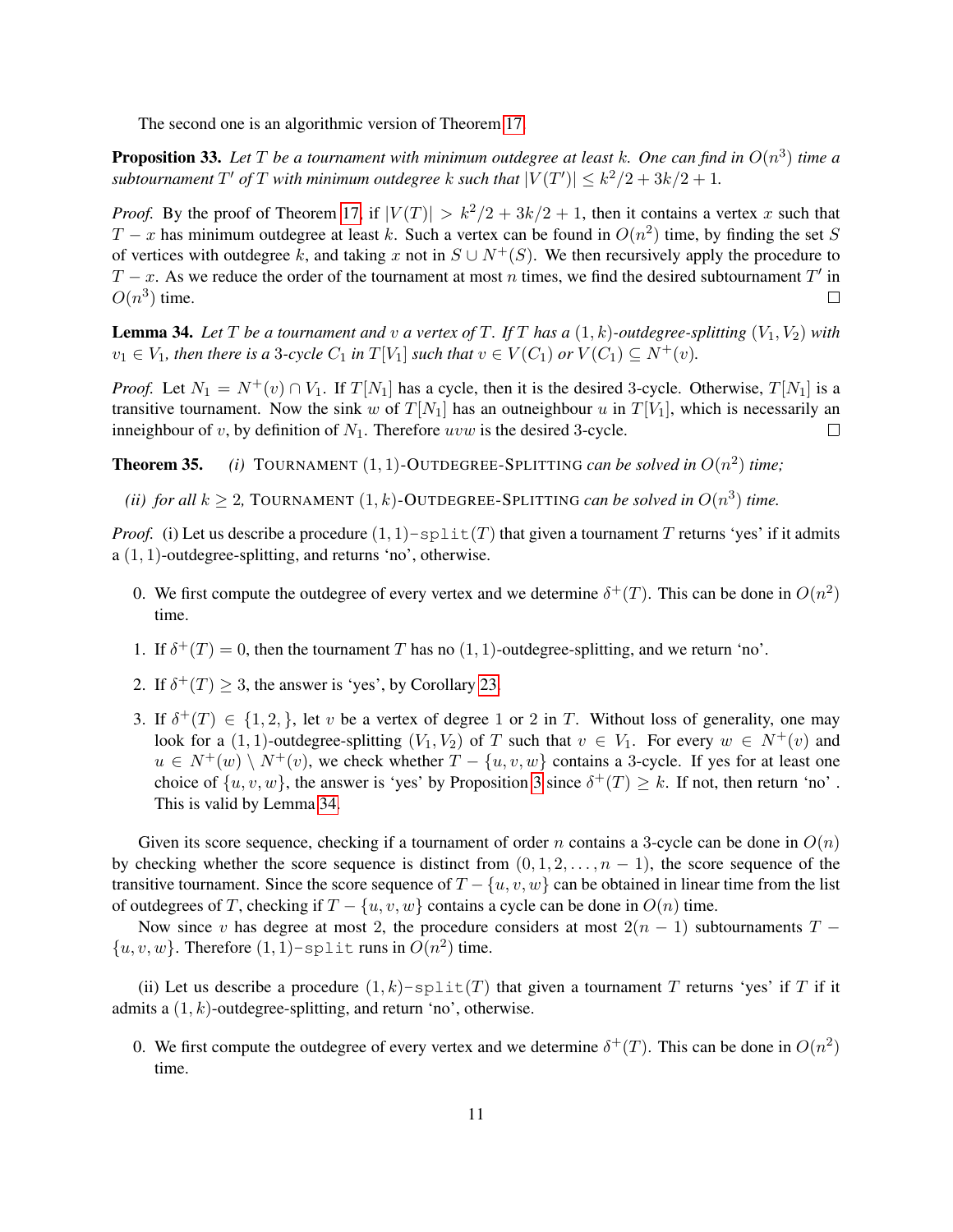- 1. If  $\delta^+(T) = 0$ , then the tournament T has no  $(1, k)$ -outdegree-splitting, and we return 'no'.
- 2. If  $1 \leq \delta^+(T) \leq k-1$ , let  $U_1$  be the set of vertices of degree less than k in T. Clearly, for any (1, 2)-outdegree-splitting  $(V_1, V_2)$  of T,  $U_1 \subseteq V_1$ . Let v be a vertex of  $U_1$ . For every  $w \in N^+(v)$  and  $u \in N^+(w) \setminus N^+(v)$ , we check whether  $T - (U_1 \cup \{u, v, w\})$  contains a subtournament of minimum outdegree  $k$  using the procedure Outdegree- $k$ -Subtournament described below. If yes for at least one choice of  $\{u, v, w\}$ , the answer is 'yes' by Proposition [32](#page-9-2) since all vertices of  $V(T) \setminus U_1$ have outdegree at least  $k$  in  $T$ . If not, then return 'no'. This is valid by Lemma [34.](#page-10-0)
- 3. If  $\delta^+(T) \geq k$ , then we first find a subtournament T' of T with  $\delta(T') \geq k$  and  $|V(T')| \leq k^2/2 + 1$  $3k/2 + 1$ . If  $T - T'$  contains a 3-cycle, then T admits a  $(1, k)$ -outdegree-splitting by Proposition [3,](#page-1-2) and so we return 'yes'. If not then  $T - T'$  is a transitive tournament and all 3-cycles of T intersect T' and therefore there are at most  $(k^2/2 + 3k/2 + 1)n^2$  of them. For each 3-cycle C, we check with Outdegree- $k$ -Subtournament whether  $T - C$  contains a subtournament of minimum outdegree k. If yes, for one of them, then we return 'yes' because there is a  $(1, k)$ -outdegree-splitting by Proposition [3.](#page-1-2) If not, then we return 'no'.

**Remark 36.** In the above procedure, one can shorten Step 3 if  $\delta^+(T) \geq k+2$ . In this case, by Corollary [23,](#page-7-2) we can directly return 'yes'.

The procedure Outdegree-k-Subtournament  $(T)$  takes as an input the tournament T as well as its list of outdegrees and a list L of vertices in the transitive tournament  $T - T'$  ordered in increasing order of their outdegrees. Observe that the list of outdegrees is already computed when degree- $(1, k)$ -split call this procedure and the order of  $T - T'$  can be computed just once after computing  $T'$ . First, we alter the list of outdegrees by keeping the outdegrees for vertices in  $T'$  but for vertices in  $T - T'$  we count only outneighbours in  $T'.$  At each step, <code>Outdegree- $k$ -Subtournament</code> first checks  $V(T)$  and returns 'no' if  $V(T) = \emptyset$ , otherwise it tries to finds a vertex v with  $d^+(v) < k$ . Notice that possible candidates for v are only vertices in  $T'$  and the first k vertices in L. If there is no such vertex v, it returns 'yes'. Otherwise it removes v and tries again. If  $v \in V(T')$ , then it decreases the outdegree of all inneighbours of v and if  $v \notin V(T')$ , then it decreases outdegrees only for inneighbours from  $V(T')$ . The total time spent on a vertex  $v \in V(T')$  is  $O(n)$ , which gives  $O(V(T')n) = O(n)$  in total. The total time spent on a vertex  $v \notin V(T')$ is  $O(1)$ , which gives  $O(n)$  in total. Therefore, Outdegree-k-Subtournament runs in  $O(n)$  time.

Now Step 1 runs in constant time. In Step 2, there are at most  $k + 1$  candidates for w, and thus Outdegree- $k$ -Subtournament is called less than  $(k+1)n$  times. Therefore Step 2 runs in  $O(n^3)$ time. Step 3 first finds a small subtournament T' with outdegree k, which can be done in  $O(n^3)$  time by Proposition [33.](#page-10-1) Then it runs  $O(n^2)$  times <code>Outdegree- $k$ -Subtournament. Therefore Step 3 runs in</code>  $O(n^3)$  time.

Overall  $(1, k)$ -split runs in  $O(n^3)$  time.

 $\Box$ 

The procedure  $(1, k)$ -split $(T)$  can be modified to find a  $(1, k)$ -outdegree-splitting if it exists, using Proposition [32](#page-9-2) instead of Proposition [3.](#page-1-2)

In contrast, the procedure  $(1, 1)$ -split(T) cannot be instantly modified into a procedure that finds a (1, 1)-outdegree-splitting if it exists. However, using a similar approach, we now describe such a procedure.

**Theorem 37.** One can find a  $(1, 1)$ -outdegree-splitting of a tournament in  $O(n^2)$  time.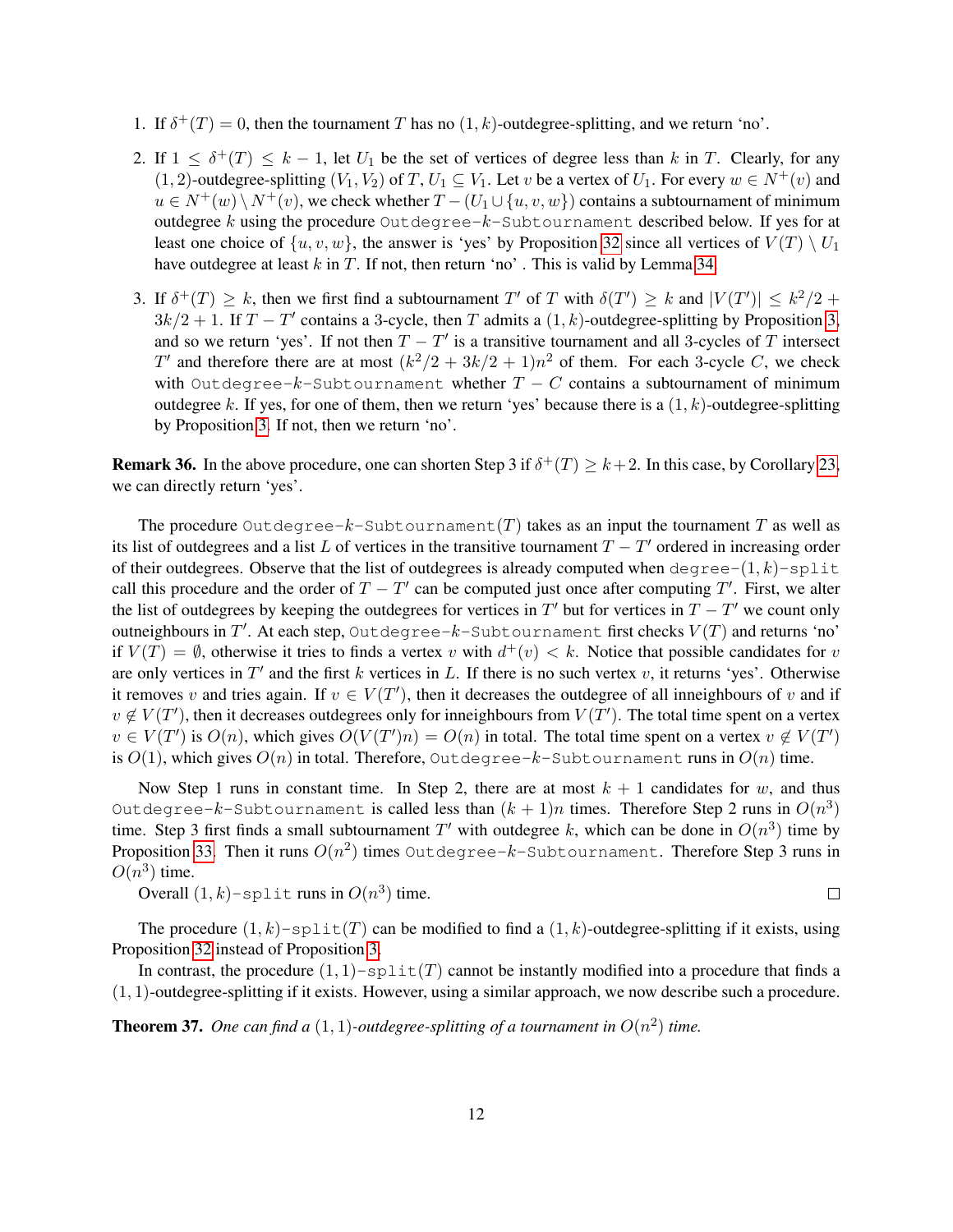*Proof.* Let us describe a procedure  $(1, 1)$ -findsplit(T) that returns a  $(1, 1)$ -outdegree-splitting of the tournament  $T$  if it admits one, and return 'no', otherwise.

We first compute the outdegree of every vertex and we determine  $\delta^+(T)$ .

If T contains a vertex of outdegree 0, then we return 'no'. If  $\delta^+(T) \geq 4$ , then we pick a vertex x and find a 3-cycle C containing x. Such a cycle can be found in  $O(n^2)$  by testing if there is an arc from  $N^+(x)$ to  $N^-(x)$ . We return  $(V(C), V(T - C))$ . This is valid since  $\delta^+(T - C) \geq \delta^+(T) - |V(C)| \geq 1$ .

If  $\delta^+(T) \leq 3$ , we choose a vertex v such that  $d^+(v) \in \{1,2,3\}$ . If  $T[N^+(v)]$  induces a 3-cycle, then we check whether  $T - N^{+}(v)$  contains a cycle C. If yes, we extend  $(T[N^{+}(v)], C)$  into a  $(1, 1)$ -outdegree-splitting by Proposition [32.](#page-9-2) If not, for every  $w \in N^+(v)$  and  $u \in N^+(w) \setminus N^+(v)$ , we check if  $T - \{u, v, w\}$ contains a cycle  $C(uvw)$ . If yes for at least one choice of  $\{u, w\}$ , then we extend  $(uvw, C(uvw))$  into a (1, 1)-outdegree-splitting by Proposition [32](#page-9-2) and we return 'no' otherwise. This is valid by Lemma [34.](#page-10-0)

Since there are at most three candidates for w, there are  $O(n)$  cases to check. Therefore  $(1, 1)$ -findsplit runs in  $O(n^2)$  time.  $\Box$ 

**Remark 38.** The proof of Proposition [28](#page-8-0) yields a  $O(n^2)$ -time procedure to find a 1-good 3-cycle given a (1, 1)-outdegree-splitting. Combining this procedure with  $(1, 1)$ -findsplit, we obtain a  $O(n^2)$ -time algorithm that finds a 1-good 3-cycle in a tournament if it exists, and returns 'no' otherwise.

## <span id="page-12-0"></span>6 Further research

#### 6.1 Splittable score sequences

Being  $(1, 1)$ -outdegree-splittable is not determined by the score sequence. For example, the two tour-naments depicted Figure [2](#page-12-1) have score sequences  $(2, 2, 2, 2, 3, 4)$  but the one to the left has no  $(1, 1)$ -outdegree-splitting (See Proposition [26\)](#page-8-1) while the one to the right admits the  $(1, 1)$ -outdegree-splitting  $({v_1, v_2, v_3}, {v_4, v_5, v_6}).$ 



<span id="page-12-1"></span>Figure 2: Non- $(1, 1)$ -outdegree-splittable and  $(1, 1)$ -outdegree-splittable tournaments with the same score sequence

However there are score sequences s such that all tournaments with score sequence s are  $(1, 1)$ -outdegreesplittable. Such score sequences are said to be (1, 1)*-outdegree-splittable*. For example, Theorem [22](#page-7-0) implies that  $(s_1, \ldots, s_n)$  is  $(1, 1)$ -outdegree-splittable.

Problem 39. *Which score sequences are* (1, 1)*-outdegree-splittable?*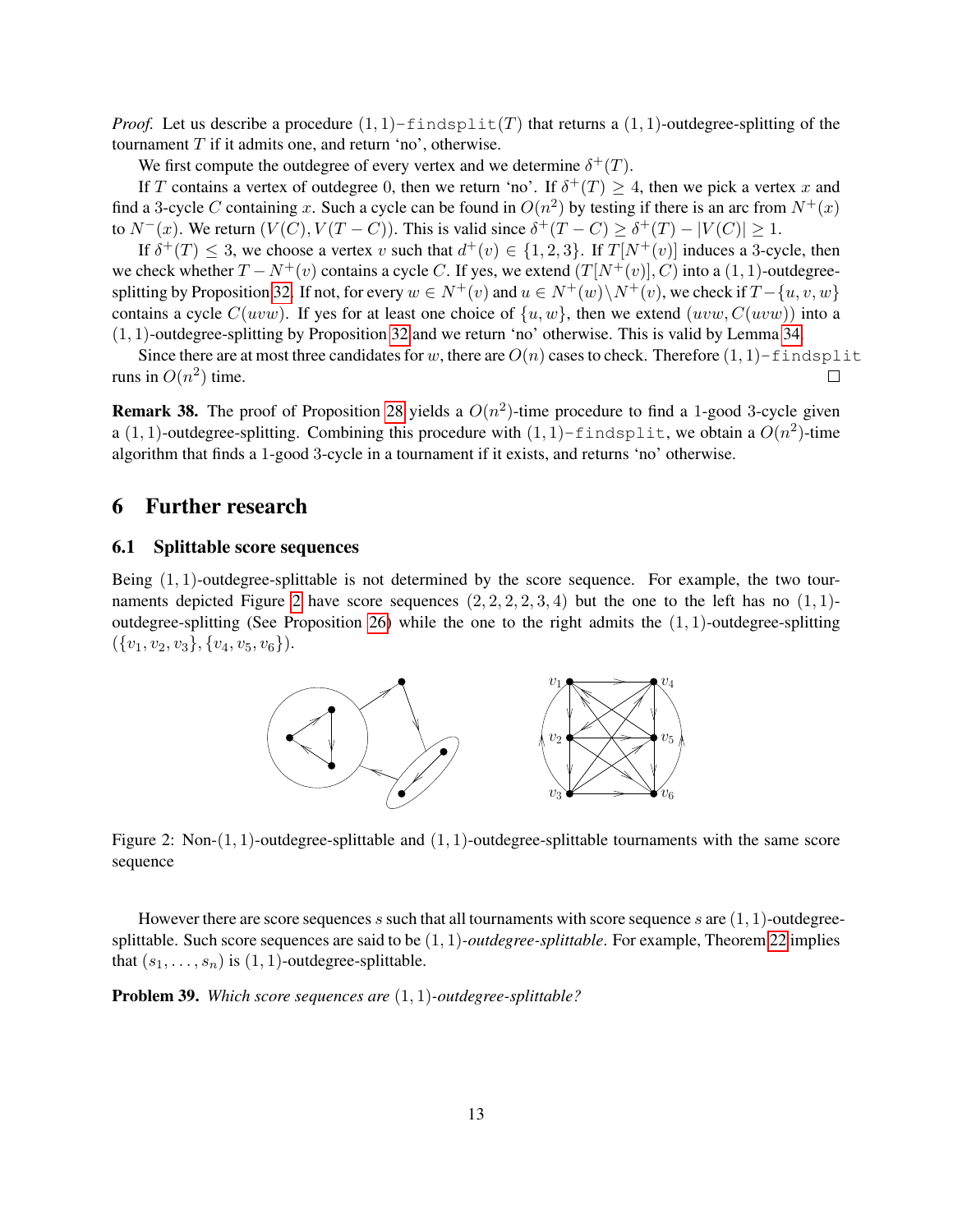#### 6.2 Erdős-Posa property for digraphs with minimum outdegree  $k$

McCuaig's algorithm [\[7\]](#page-14-2) relies on the theorem stating that a digraph  $D$  has either two disjoint cycles or a set S of at most three vertices such that  $D - S$  is acyclic. More generally, Reed et al. [\[9\]](#page-14-3) showed that cycles in digraphs have the Erdös-Posa property.

Theorem 40 (Reed et al. [\[9\]](#page-14-3)). *For every positive integer* n*, there exists an integer* t(n) *such that for every digraph* D*, either* D *has a* n *pairwise-disjoint cycles, or there exists a set* T *of at most* t(n) *vertices such that*  $D - T$  *is acyclic.* 

It is then natural to ask whether digraphs with maximum outdegree  $k$  have the the Erdös-Posa property.

**Problem 41.** Let k be a fixed integer. For every positive integer n, does there exist an integer  $t_k(n)$  such *that for every digraph* D*, either* D *has a* n *pairwise-disjoint subdigraphs with minimum outdegree* k*, or there exists a set*  $T$  *of at most*  $t_k(n)$  *vertices such that*  $\delta^+(D-T) < k$  *?* 

#### 6.3 Strong connectivity and outdegree-splitting with prescribed vertices

Any  $f_T(k_1, k_2)$ -strong tournament has minimum outdegree at least  $f_T(k_1, k_2)$  and thus admits a  $(k_1, k_2)$ outdegree-splitting. Therefore, it is natural to ask the following.

**Problem 42.** *What is the minimum integer*  $h_T(k_1, k_2)$  *such that every*  $h_T(k_1, k_2)$ *-strong tournament* T of *order at least*  $2k_1 + 2k_2 + 2$  *contains a*  $(k_1, k_2)$ *-outdegree-splitting?* 

The condition  $|V(T)| \ge 2k_1 + 2k_2 + 2$  is the above problem is just to avoid the small tournaments that cannot have any  $(k_1, k_2)$ -outdegree-splitting for cardinality reasons. Clearly,  $h_T(k_1, k_2) \leq f_T(k_1, k_2)$ . But it is very likely that  $h_T(k_1, k_2)$  is smaller than  $f_T(k_1, k_2)$ . As mentionned in the beginning of Subsection [4.2,](#page-8-2) a result of Song [\[11\]](#page-14-6) implies that  $h_T(1,1) \leq 2$  (In fact  $h_T(1,1) = 2$  because a 1-strong tournament T with a vertex v such that  $T - v$  is a transitive tournament has clearly no  $(1, 1)$ -outdegree-splitting.) whereas  $f_T(1,1) = 3.$ 

One might also ask similar questions for outdegree-splitting with prescribed vertices (as in Theorem [8\)](#page-1-3). Bang-Jensen et al. [\[2\]](#page-13-3) proved that if T is a tournament of order 8 and xy an arc in T such that  $T \setminus xy$  is 2-strong, then T contains an outdegree-1-splitting  $(V_x, V_y)$  with  $x \in V_x$  and  $y \in V_y$ .

# **References**

- <span id="page-13-0"></span>[1] N. Alon, Disjoint cycles, *J. Combinatorial Theory, Ser. B* 68 (1996), 167-178.
- <span id="page-13-3"></span>[2] J. Bang-Jensen, Y. Guo, and A. Yeo. Complementary cycles containing prescribed vertices in tournaments. *Discrete Math.* 214 (2000), no. 1-3, 77–87.
- <span id="page-13-1"></span>[3] J.-C. Bermond and C. Thomassen, Cycles in digraphs—a survey, *J. Graph Theory* 5 (1981), no. 1, 1–43.
- <span id="page-13-2"></span>[4] P. Camion, Chemins et circuits hamiltoniens des graphes complets, *C.R. Acad. Sci. Paris* 249 (1959), 2151–2152.
- [5] G. Chen, R.J. Gould, and H. Li, Partitioning vertices of a tournament into independent cycles, *J. combin. Theory Ser B, Vol* 83, no. 2 (2001) 213-220.